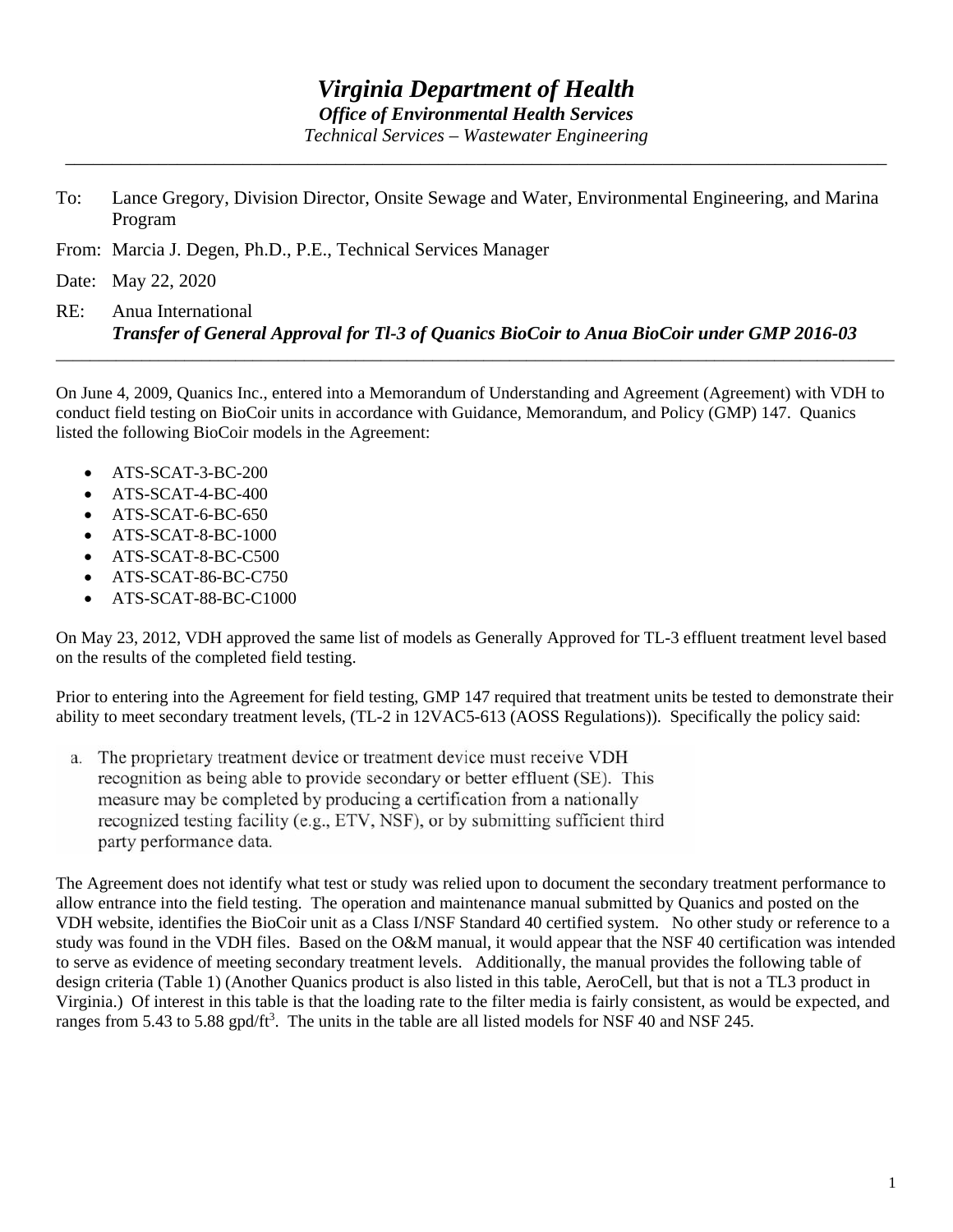### Table 1. From Quanics O&M Manual for BioCoir from VDH Website

| Model #                                        | <b>GPD</b><br>Rating | <b>Nozzles</b> | <b>Modules</b> | Media<br>$(f^{-1})$ | Loading<br>(gpd/ft <sup>3</sup> ) | Septic Tank<br>(gal) | <b>Pump Tank</b><br>(gal) | <b>Individual</b><br><b>Dose Volume</b><br>(gal) | <b>Discharge</b><br><b>Volume per</b><br><b>Individual Dose (gal)</b> | <b>Doses</b><br>per<br>24 hrs. |
|------------------------------------------------|----------------------|----------------|----------------|---------------------|-----------------------------------|----------------------|---------------------------|--------------------------------------------------|-----------------------------------------------------------------------|--------------------------------|
| ATS-SCAT-8-AC-C500<br>ATS-SCAT-8-BC-C500       | 500*                 | 4              |                | 85                  | 5.88                              | 1000                 | 500                       | 25.6                                             | 5.12                                                                  | 98                             |
| ATS-SCAT-86-AC-C750<br>ATS-SCAT-86-BC-C750     | 750*                 | 8              | $\mathfrak{p}$ | 138                 | 5.43                              | 1500                 | 750                       | 51.2                                             | 10.2                                                                  | 73                             |
| ATS-SCAT-88-AC-C1000<br>ATS-SCAT-88-BC-C1000   | 1000*                | 8              | 2              | 170                 | 5.88                              | 2000                 | 1000                      | 51.2                                             | 10.2                                                                  | 98                             |
| ATS-SCAT-886-AC-C1250<br>ATS-SCAT-886-BC-C1250 | $1250*$              | 12             | 3              | 223                 | 5.61                              | 2500                 | 1250                      | 76.8                                             | 15.3                                                                  | 81                             |
| ATS-SCAT-888-AC-C1500<br>ATS-SCAT-888-BC-C1500 | 1500*                | 12             | 3              | 255                 | 5.88                              | 3000                 | 1500                      | 76.8                                             | 15.3                                                                  | 98                             |

#### **AeroCell & Bio-COIR Specifications**

On June 5, 2019, Anua International announced that it had purchased Quanics assets including the BioCoir product line. On November 1, 2019, Anua requested an update to the BioCoir TL3 approval to reflect the new owner, Anua, and to add 2 new models to the list. The model listing requested by Anua is below in Table 2.

| Table 2. Initial model listing request from Anua for BioCoir models |  |  |  |  |  |
|---------------------------------------------------------------------|--|--|--|--|--|
|                                                                     |  |  |  |  |  |
|                                                                     |  |  |  |  |  |
|                                                                     |  |  |  |  |  |

| Pod<br><b>Model</b> | <b>Flow Rating</b><br>(gpd) | Pod<br><b>Housing</b>           |
|---------------------|-----------------------------|---------------------------------|
| ATS-SCAT-3-BC-200   | 200                         | <b>Quanics FRP</b>              |
| ATS-SCAT-4-BC-400   | 400                         | <b>Quanics FRP</b>              |
| ATS-SCAT-6-BC-650   | 650                         | <b>Quanics FRP</b>              |
| ATS-SCAT-8-BC-1000  | 1000                        | <b>Quanics FRP</b>              |
| ATS-540-BC-1000*    | 1000                        | Infiltrator IM-540              |
| ATS-NS500-BC-1000*  | 1000                        | Norwesco-Snyder Next Gen D2 500 |

\*Pod housings have been accepted by NSF as equivalent to ATS-8

VDH reviewed the NSF listing as part of the review process. The lists of models for BioCoir (VDH BioCoir approval, NSF listing, and Anua request) do not match. Table 3 attempts to clarify.

| Table 3. Comparison of models listed under VDH TL3 approval, NSF listing, and Anua Request for listing. |  |  |  |  |
|---------------------------------------------------------------------------------------------------------|--|--|--|--|
|---------------------------------------------------------------------------------------------------------|--|--|--|--|

| <b>Listing 2016-03</b> |            | <b>NSF Listing</b>   |            | Anua Request        |            |  |
|------------------------|------------|----------------------|------------|---------------------|------------|--|
| Model                  | <b>GPD</b> | Model                | <b>GPD</b> | Model               | <b>GPD</b> |  |
| ATS-SCAT-3-BC-200      | 200        |                      |            | ATS-SCAT-3-BC-200   | 200        |  |
| ATS-SCAT-4-BC-400      | 400        |                      |            | ATS-SCAT-4-BC-400   | 400        |  |
| ATS-SCAT-6-BC-650      | 650        |                      |            | ATS-SCAT-6-BC-650   | 650        |  |
| ATS-SCAT-8-BC-1000     | 1000       |                      |            | ATS-SCAT-8-BC-1000  | 1000       |  |
| ATS-SCAT-8-BC-C500     | 500        | ATS-SCAT-8-BC-C500   | 500        |                     |            |  |
| ATS-SCAT-86-BC-C750    | 750        | ATS-SCAT-86-BC-C750  | 750        |                     |            |  |
| ATS-SCAT-88-BC-C1000   | 1000       | ATS-SCAT-88-BC-C1000 | 1000       |                     |            |  |
|                        |            | ATS-540-BC-N*        | 500        |                     |            |  |
|                        |            | ATS-1060-BC-N*       | 800        |                     |            |  |
|                        |            | ATS-NS500-BC-N**     | 500        |                     |            |  |
|                        |            | ATS-NS750-BC-N**     | 660        |                     |            |  |
|                        |            | ATS-NS1000-BC-N**    | 800        |                     |            |  |
|                        |            |                      |            | ATS-540-BC-1000*    | 1000       |  |
|                        |            |                      |            | ATS-NS500-BC-1000** | 1000       |  |

\*Housing is an Infiltrator tank (540 or 1060 g volume)

\*\* Housing is a Norwesco-Snyder tank (500, 750 or 1000 g volume)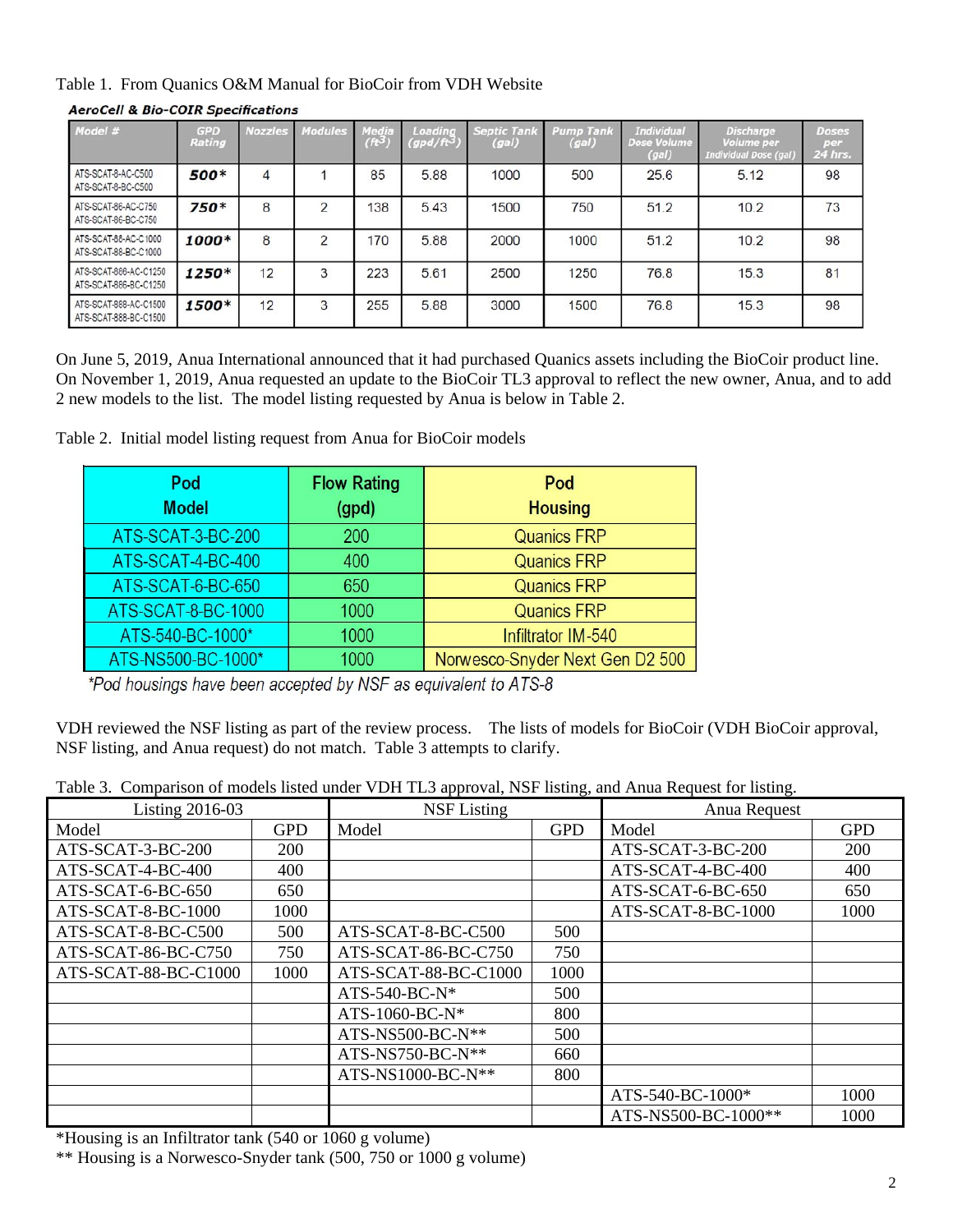After reviewing the NSF listing, the original approved models, and the new request for models, it became apparent that some models were being listed with two different loading rates. The NSF listed models were based on the 5.43 to 5.88  $gpd/ft^3$  noted in the O&M manual. Anua provided the following chart that identifies the loadings for the requested models.

|           | Virginia TL-3 BioCoir Chart |                                            |                                 |                                       |                                                                |                                 |  |  |
|-----------|-----------------------------|--------------------------------------------|---------------------------------|---------------------------------------|----------------------------------------------------------------|---------------------------------|--|--|
| Pod       | <b>Flow Rating</b><br>(gpd) | <b>BioCoir Media</b><br>(ft <sup>3</sup> ) | Pod Length<br>(f <sup>t</sup> ) | <b>Pod Width</b><br>(f <sup>t</sup> ) | <b>Nominal</b><br><b>Volumetric</b><br>Loading<br>$(gpd/ft^3)$ | Pod<br><b>Housing</b>           |  |  |
| ATS-3     | 200                         | 16                                         | 3.0 <sub>2</sub>                | 3.0                                   | 12.5                                                           | <b>Quanics FRP</b>              |  |  |
| ATS-4     | 400                         | 32 <sup>°</sup>                            | 4.0                             | 4.0                                   | 12.5                                                           | <b>Quanics FRP</b>              |  |  |
| ATS-6     | 650                         | 53                                         | 6.0                             | 4.0                                   | 12.3                                                           | <b>Quanics FRP</b>              |  |  |
| ATS-8     | 1.000                       | 85                                         | 8.2                             | 4.0                                   | 11.8                                                           | <b>Quanics FRP</b>              |  |  |
| ATS-IM540 | 1.000                       | 81                                         | 5.4                             | 5.2                                   | 12.3                                                           | Infiltrator IM-540              |  |  |
| ATS-NS500 | 1.000                       | 82                                         | 8.0                             | 4.0                                   | 12.2                                                           | Norwesco-Snyder Next Gen D2 500 |  |  |

#### Table 4. Design Criteria for BioCoir models requested by Anua for listing

Note: Multiple pods can be used for one design to achieve daily flow rate (GPD), as needed

The loading rates in Table 4 are approximately double what NSF used to test the units. Anua stated that there were other third party studies that were conducted at the higher loading rate and that was the basis for the design for the original Quanics BioCoir field study. Anua contacted a former designer with Quanics who confirmed that Quanics routinely designed their systems on the higher media loading rates. VDH reviewed the TL-3 report and confirmed that the sizing of the module for each site appear to be based on the higher volumetric media loading For example, if the field sites were designed according to the NSF loading rate, then a 3 bedroom home would require an ATS-SCAT-8-BC-C500. The '8' indicates an eight foot module. A '6' indicates a 6 foot module, and a '4' is a four foot module. (The Norwesco Snyder and Infiltrator tanks were not in use in 2009 when the field test was started.)

Table 5 below is from the TL-3 report and shows which models were installed at which homes. With the exception of BZWL which had an 8 foot module on a 3 bedroom home, all other homes had modules selected based on the higher loading rate listed in Anua's chart above. The Virginia field test was therefore conducted at the higher loading rates to the modules. The higher loaded BioCoir models passed the TL-3 criteria under GMP 147 and were generally approved based on that higher loading rate.

VDH requested a copy of the third party test that justified and verified BioCoir's performance at the higher loading rate. Anua provided information, but marked the information as 'Proprietary and Confidential' and not subject to FOIA. The study was lacking in detail. The study was conducted in 2003 and consisted of a series of test runs with a SCAT-ATS-3- BC (rated at 200 gpd). The loading rate started at 5.5 gpd/ $ft^3$  and then was gradually increased in increments to 7, 9, 10.5, 12.5, 14.06, and 15.625 gpd/ft<sup>3</sup>. Only one or two data points were collected for first 6 loading rates. The most data was available for the loading rate of 15.625 gpd/ft<sup>3</sup> which is higher than the loading rate listed by Anua of 11.8 to 12.5 gpd/ft<sup>3</sup>. Table 6 is a summary of the data provided. The data were collected from July to October 2003.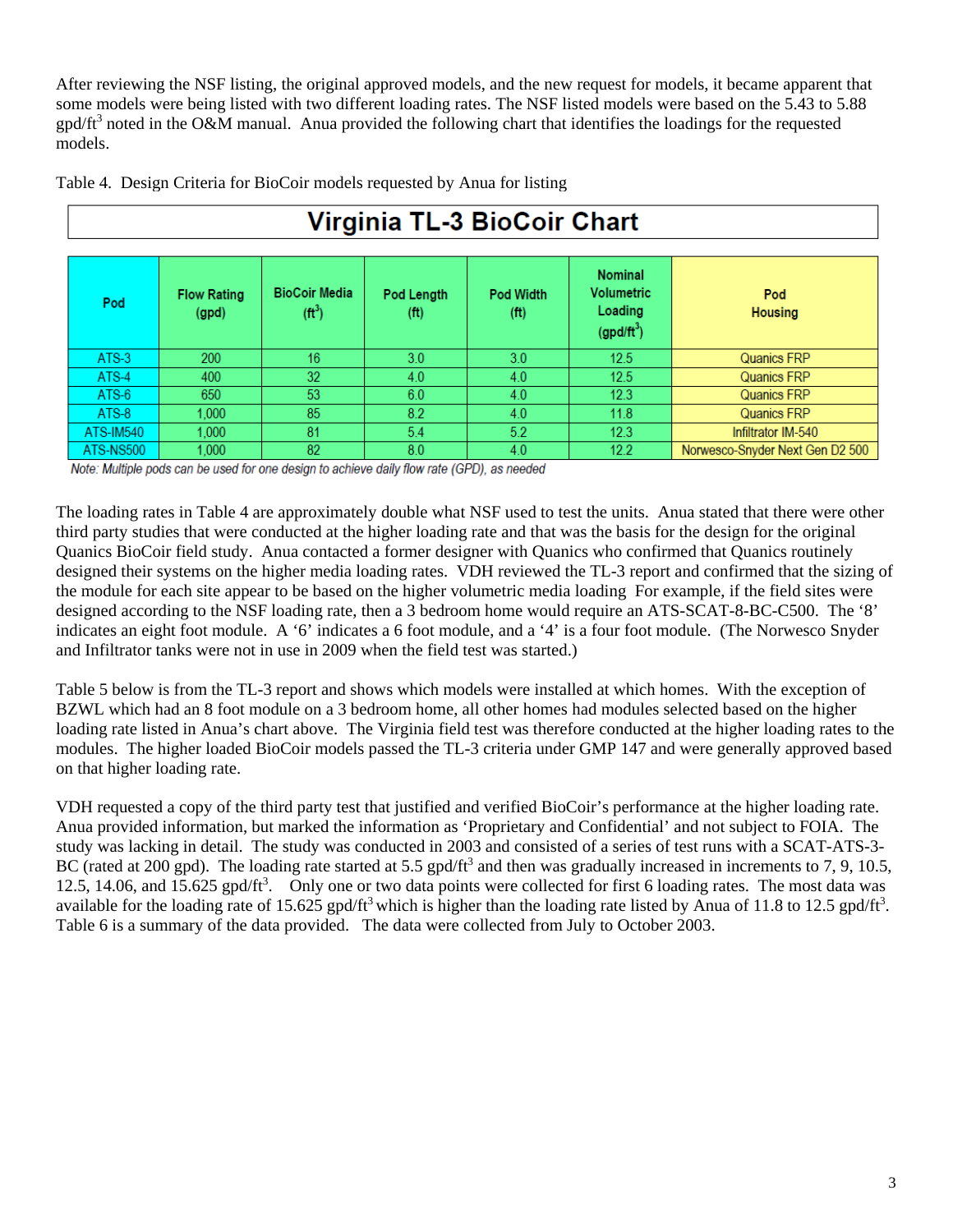Table 5. Field sites for TL-3 testing in Virginia with design flow and module size used.

| <b>Residence</b><br>Code | <b>Est. flow</b><br>(gpd) | Act. wm*<br>flow (gpd) | <b>Module</b><br>size | <b>Start date</b> | <b>End date</b> | <b>County</b>   |
|--------------------------|---------------------------|------------------------|-----------------------|-------------------|-----------------|-----------------|
| <b>BCHN</b>              | 300                       | 113                    | 4 <sup>o</sup>        | 4/7/2010          | 8/17/2011       | <b>Tazewell</b> |
| <b>BDSN</b>              | 300                       | 41                     | 4 <sup>2</sup>        | 7/20/2009         | 8/22/2011       | Accomack        |
| <b>BLNC</b>              | 300                       | n/a                    | 4 <sup>2</sup>        | 7/1/2010          | 8/25/2011       | Accomack        |
| <b>BRNS</b>              | 600                       | 123                    | 6 <sup>5</sup>        | 7/27/2009         | 8/18/2011       | Washington      |
| <b>BSWL</b>              | 450                       | 159                    | 6 <sup>o</sup>        | 5/17/2010         | 8/22/2011       | Accomack        |
| <b>BZWL</b>              | 450                       | n/a                    | 8 <sup>2</sup>        | 7/28/2009         | 8/18/2011       | Pittsylvania    |
| <b>DVS</b>               | 450                       | 154                    | 6 <sup>5</sup>        | 2/16/2010         | 8/17/2011       | Wise            |
| <b>EBRT</b>              | 450                       | n/a                    | 6 <sup>2</sup>        | 9/30/2009         | 8/24/2011       | Accomack        |
| <b>GLS</b>               | 450                       | 381                    | 6 <sup>o</sup>        | 8/23/2010         | 8/22/2011       | Accomack        |
| <b>HLDN</b>              | 300                       | n/a                    | 4 <sup>2</sup>        | 10/1/2009         | 8/25/2011       | Accomack        |
| <b>HMN</b>               | 450                       | 176                    | 6 <sup>2</sup>        | 5/17/2010         | 8/23/2011       | Accomack        |
| <b>HRMN</b>              | 450                       | n/a                    | 6 <sup>2</sup>        | 7/21/2009         | 5/13/2010       | Accomack        |
| <b>HRT</b>               | 600                       | n/a                    | 6 <sup>5</sup>        | 9/30/2009         | 8/25/2011       | Accomack        |
| <b>HSTN</b>              | 300                       | 144                    | 4 <sup>2</sup>        | 8/24/2010         | 8/22/2011       | Accomack        |
| <b>LDBR</b>              | 600                       | 143                    | 6 <sup>2</sup>        | 8/24/2010         | 8/23/2011       | Accomack        |
| <b>LFRT</b>              | 450                       | 208                    | 6 <sup>2</sup>        | 5/17/2010         | 8/22/2011       | Accomack        |
| <b>LNRD</b>              | 450                       | 168                    | 6 <sup>5</sup>        | 5/19/2010         | 8/22/2011       | Accomack        |
| LVN                      | 600                       | 104                    | 6 <sup>2</sup>        | 10/5/2009         | 8/18/2011       | Washington      |
| <b>WKNS</b>              | 450                       | n/a                    | 6 <sup>5</sup>        | 7/23/2009         | 8/24/2011       | Accomack        |
| <b>WLT</b>               | 450                       | n/a                    | 6 <sup>5</sup>        | 2/10/2010         | 8/25/2011       | Accomack        |

## **Table 1. Home statistics**

\* Act. wm = Actual water meter

Table 6. Data from third party test at a media loading rate of 15.625 gpd/ft<sup>3</sup>

|         | Influent CBOD $mg/l$ | Effluent CBOD mg/l | Influent TSS, mg/l | Effluent, TSS, mg/l |
|---------|----------------------|--------------------|--------------------|---------------------|
| Average | 187.47               | 8.63               | 168.66             | 4.59                |
| min     | 104                  |                    | 94                 |                     |
| max     | 379                  |                    | 715                |                     |
| median  | 182.5                |                    | 142                |                     |
| count   | 34                   |                    | 35                 | .3h                 |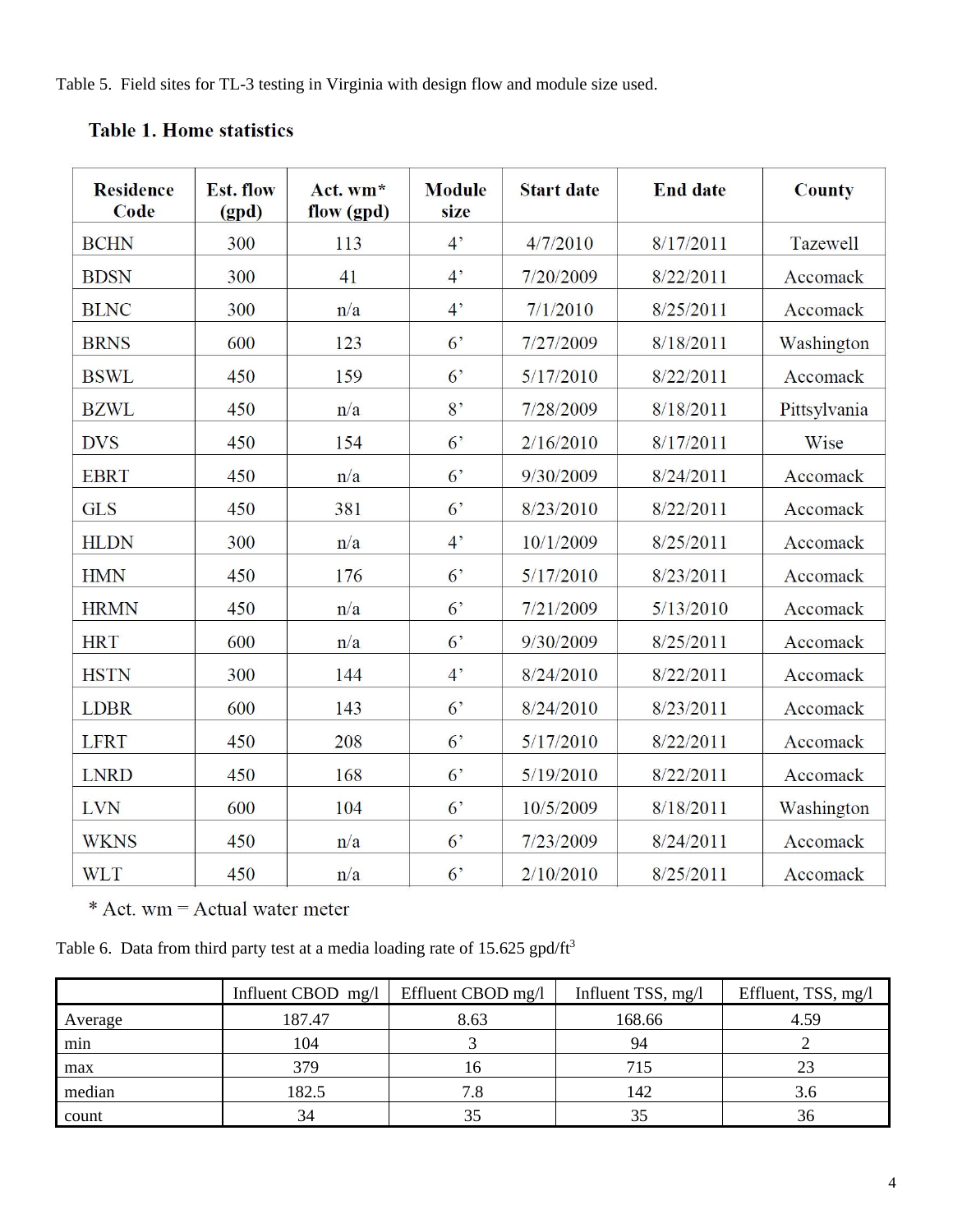Normally CBOD5 values would be adjust to reflect BOD 5 values by multiplying the CBOD value by 1.2. Therefore the average effluent BOD5 is estimated at 10.32 mg/l at a media loading rate of 15.625 gpd/ft<sup>3</sup>.

The third party study does not meet any minimum standard for TL2 used today. There is no detail on the sample type, sample collection point, or analytical methods. There is no identification of where the study was done or by whom. The samples assumed to be influent values are not clearly identified and assumed to be influent only by the values. There is no discussion of the influent source. VDH believes that this study was never submitted in support of the TL3 study and that the VDH reviewer assumed that the NSF listing was the basis for the TL2 justification. Based on conversations with Anua, Quanics had been designing systems with these higher loading rates and did not intend to mislead Virginia. VDH staff reached out to neighboring states and found that Delaware has an approval listed for BioCoir with the same models listed (and flows) as Virginia's TL3 approval. No other neighboring states (MD, West VA, PA, or NC) have an approval on file for BioCoir.

On April 16, 2020, Anua revised its request for listing the models to align with Virginia's bedroom flow rating. The revised request reduces the loading rate to the media, but is still 12 to 60% higher than the NSF rates.



# **Virginia TL-3 BioCoir Chart**

| Pod<br>Model          | <b>Bedrooms</b> | <b>Flow Rating</b><br>(gpd) | Media<br>Volume<br>$(ft^3)$ | Media<br>Loading<br>(gpd/ft <sup>3</sup> ) | Pod<br>Housing                   |
|-----------------------|-----------------|-----------------------------|-----------------------------|--------------------------------------------|----------------------------------|
| ATS-SCAT-3-BC-200     |                 | 150                         | 16                          | 9.4                                        | <b>Quanics FRP</b>               |
| ATS-SCAT-4-BC-400     |                 | 300                         | 32                          | 9.4                                        | <b>Quanics FRP</b>               |
| ATS-SCAT-6-BC-650     |                 | 450                         | 53                          | 8.5                                        | <b>Quanics FRP</b>               |
| ATS-SCAT-8-BC-1000    |                 | 600                         | 85                          | 7.1                                        | <b>Quanics FRP</b>               |
| ATS-540-BC-N-TL3      |                 | 600                         | 81                          | 7.4                                        | Infiltrator IM-540               |
| ATS-1060-BC-N-TL3     | <sub>0</sub>    | 900                         | 136                         | 6.6                                        | Infiltrator IM-1060              |
| ATS-1530-BC-N-TL3     | 12              | 1800*                       | 246                         | 7.3                                        | Infiltrator IM-1530              |
| ATS-NS500-BC-N-TL3    |                 | 600                         | 82                          | 7.3                                        | Norwesco-Snyder Next Gen D2 500  |
| ATS-NS750-BC-N-TL3    | 5               | 750                         | 112                         | 6.7                                        | Norwesco-Snyder Next Gen D2 750  |
| ATS-NS1000-BC-N-TL3   | b               | 900                         | 137                         | 6.6                                        | Norwesco-Snyder Next Gen D2 1000 |
| ATS-NS500-80/20-BC-N  |                 | 600                         | 82                          | 7.3                                        | Norwesco-Snyder Next Gen D2 500  |
| ATS-NS750-80/20-BC-N  | 5               | 750                         | 112                         | 6.7                                        | Norwesco-Snyder Next Gen D2 750  |
| ATS-NS1000-80/20-BC-N | b               | 900                         | 137                         | 6.6                                        | Norwesco-Snyder Next Gen D2 1000 |

\*Flows over 1000 gpd cannot be considered for general approval.

VDH considered the following options.

1. Revoke the TL3 General Approval as the testing used to justify the loading rates was never submitted and the test protocol is deficient to meet criteria for TL2 General Approval.

This issue was only discovered by staff when they checked the Anua requested models against the NSF listing. Had no changes been proposed, VDH would have transferred the TL3 approval to Anua. VDH should have caught the discrepancy prior to allowing Quanics to conduct the TL3 testing. However, because the units have been tested and certified at NSF and the higher loading rate was verified through lab testing (albeit with poor documentation) and TL3 field testing in Virginia, VDH did not pursue this option.

2. Reissue the General Approval only for the models listed in the Quanics approval letter.